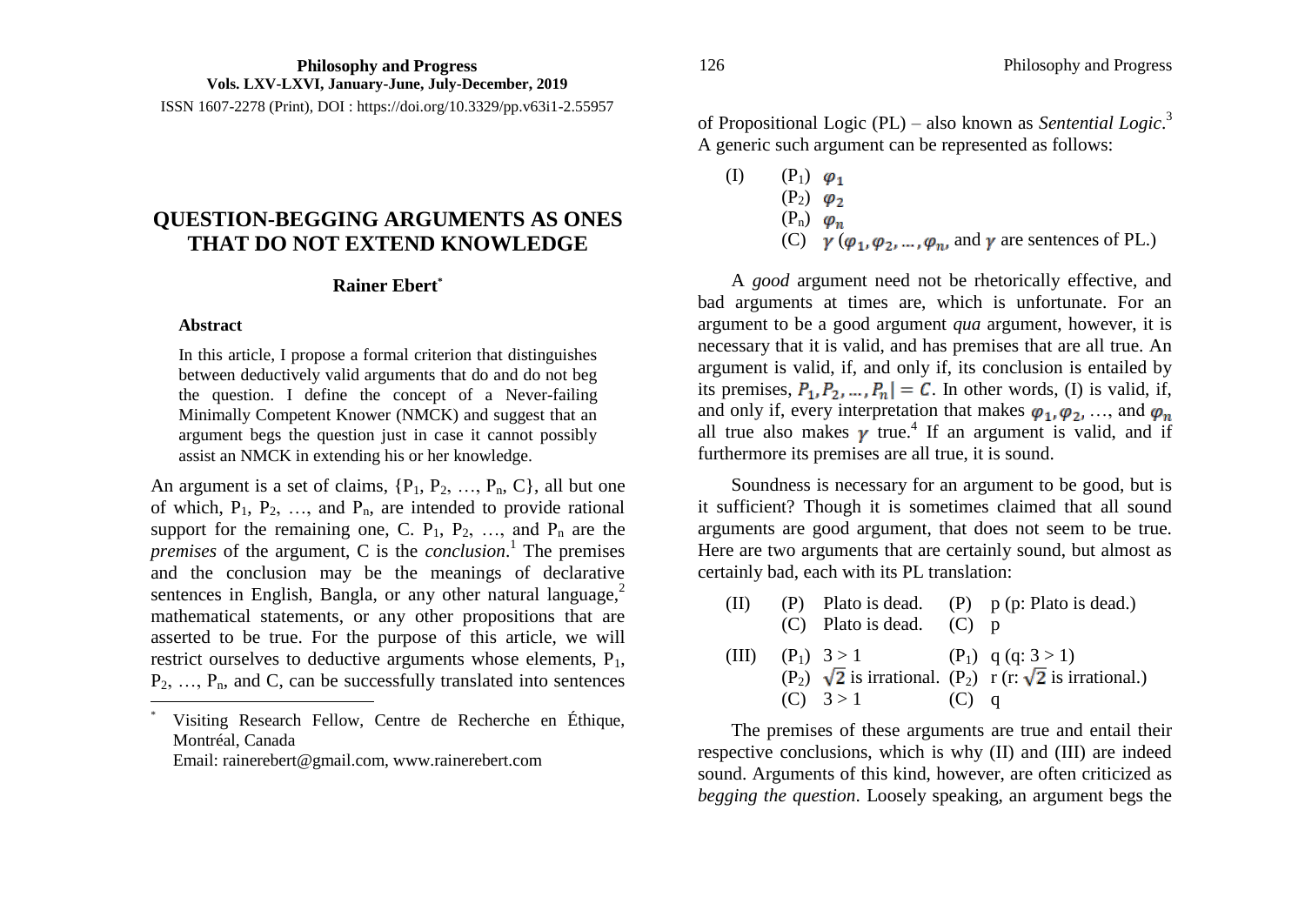question if the "conclusion is taken for granted in the premises."<sup>5</sup> A more precise definition of the fallacy of begging the question has been offered by Robert Hoffman, who distinguishes between three kinds of arguments:<sup>6</sup>

> "(A) Here, begging the question consists in inferring the truth of the putative conclusion not from that of some other proposition, but from its own truth, posited as a premise. Accordingly, the same proposition is asserted twice, so the condition of there being at least two propositions [in an argument] is unsatisfied and there is no argument at all. When the putative argument does comprise two or more propositions, then either (B) the conclusion follows from some proposition other than itself, in which case the argument is valid and does not beg the question (though it may contain unnecessary premises), or (C) the conclusion follows only from itself posited as a premise, in which case the other premises are unnecessary and the putative argument, as in  $(A)$ , is not an argument at all."<sup>7</sup>

(II) and (III) are of the kinds described in (A) and (C), respectively, and not arguments at all, according to Hoffman – because they beg the question, which is "the error of taking oneself to be presenting an argument when one is merely asserting the truth of some proposition."<sup>8</sup> Only arguments of the kind described in (B) are not question-begging, says Hoffman, and hence "real" arguments. An example for such an argument can easily be constructed by rewriting (III) as follows:

(IV) (P)  $3 > 1$  and  $\sqrt{2}$  is irrational. (P) q & r (C)  $3 > 1$  (C) q

Here, the conclusion follows from a proposition other than itself, and hence the argument is of the B-kind and supposedly does not beg the question. This is implausible because (III) and (IV) are obviously equivalent. Asserting the truth of " $3 > 1$ " and asserting the truth of " $\sqrt{2}$  is irrational" is asserting the truth of " $3 > 1$  and  $\sqrt{2}$  is irrational." Similarly, in PL, claiming that q and claiming that r just *is* claiming that q  $\&$  r.<sup>9</sup>

#### **The Sense in which Every Valid Argument is Circular**

In every deductively valid argument, of course, the conclusion is implicit in the premises, just not always as obviously as in (IV). How could the conclusion be entailed by the premises otherwise? Maybe the lesson from Hoffman"s proposal is that hiding the conclusion in a premise-conjunct<sup>10</sup> is not hiding it enough, which would suggest this alternative proposal:

(#) An argument begs the question, if, and only if, its conclusion is equivalent to a premise-conjunct. $^{11}$ 

While (#) is attractive at first glance, it loses much of its initial appeal once we understand that (#) implies that *every* valid argument is logically equivalent to a question-begging argument. To see this implication, we will use the Disjunctive Normal Form Theorem of PL, which states that every sentence of PL is equivalent to a PL sentence which is in disjunctive normal form  $(DNF)$ .<sup>12</sup> A PL sentence is in DNF, if, and only if, it "is either a simple conjunction or a disjunction […] of simple conjunctions"<sup>13</sup> – where a simple conjunction is a sentence letter by itself, a negated sentence letter by itself, or a conjunction of sentence letters and negated sentence letters.<sup>14</sup> Applying the DNF Theorem to (I), and with  $\{q_1, ..., q_k\}$  being the set of all sentence letters contained in  $\varphi_1, \varphi_2, ..., \varphi_n$ , and  $\gamma$ , we find that

$$
\varphi_1 \& \varphi_2 \& \dots \& \varphi_n| == |\&_1 \vee \&_2 \vee \dots \vee \&_m
$$
\nand\n
$$
\gamma| == |\&_1^* \vee \&_2^* \vee \dots \vee \&_i^*,
$$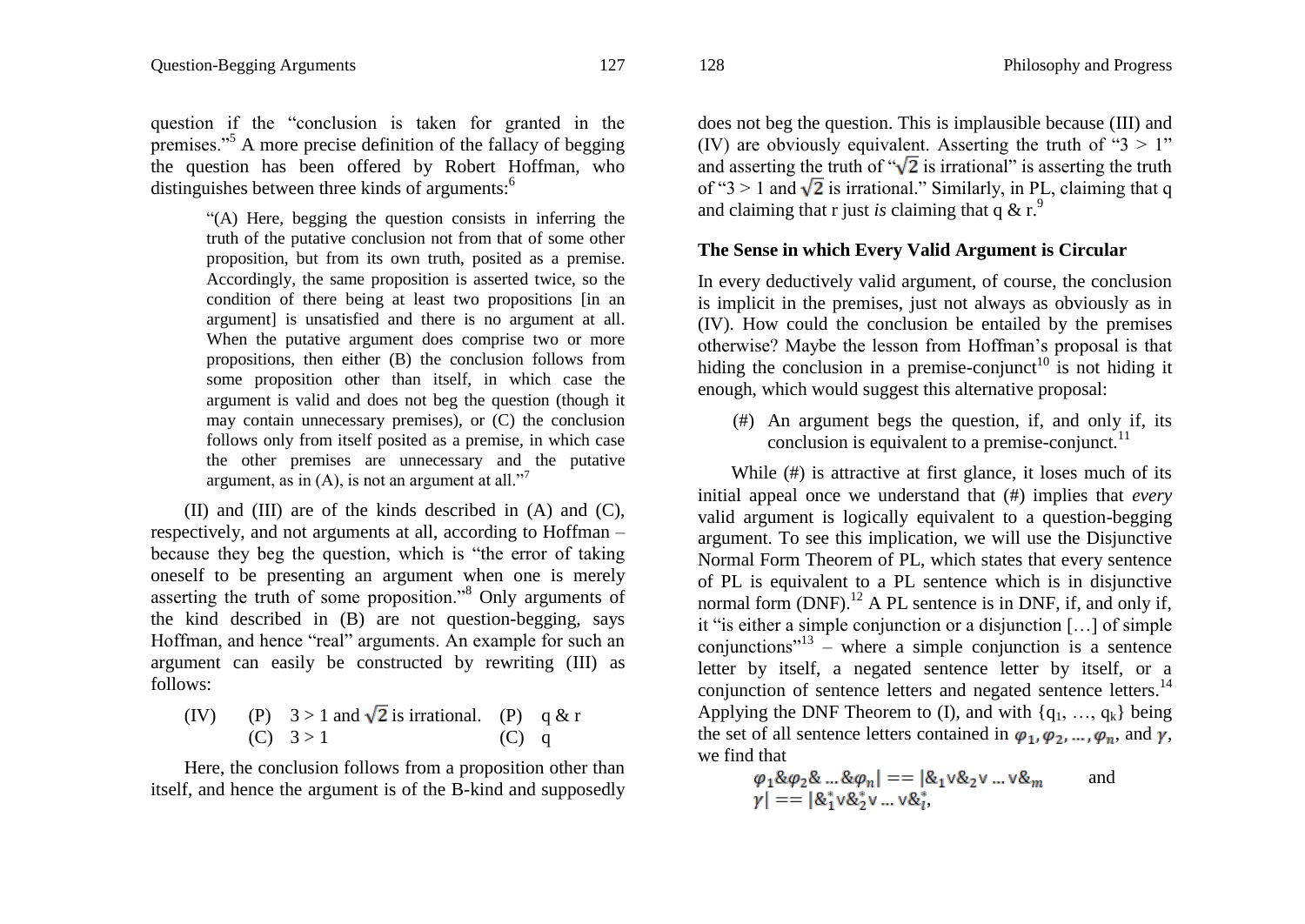where  $\&i, 1 \leq i \leq m$ , and  $\&i, 1 \leq j \leq l$ , are conjuncts of subsets of  $\{q_1, ..., q_k, \neg q_1, ..., \neg q_k\}$ . If  $\gamma$  is not logically true,  $\varphi_1, \varphi_2, ..., \varphi_n$  =  $\gamma$ , if, and only if,  $(\forall i)(\exists j)(\&_i^*$  is a conjunctive component of  $\&i$ . Otherwise,  $\varphi_1, \varphi_2, ..., \varphi_n = \gamma$ holds trivially.

Next, let us define DNF+ as the form a premise-conjunct or the conclusion of a PL argument is in, if, and only if,

- $\bullet$  it is in DNF,
- each of its disjuncts contains each sentence letter or its negation but not both (which means that each disjunct contains as many conjuncts as there are sentence letters, k),
- and none of its disjuncts is equivalent to another.

If a premise-conjunct or a conclusion of a PL argument is in DNF and not logically false, then it is logically equivalent to a PL sentence which is in DNF+. In particular,  $\&_1 \vee \&_2 \vee ... \vee \&_m$ , if not logically false, can be brought into DNF+ by going through the following steps for all  $1 \le i \le m$ , starting with  $i = 1$ , and removing duplicate disjuncts in the end.

- 1. If  $\mathcal{R}_i$  contains each sentence letter or its negation but not both, continue with  $i + 1$ .
- 2. If  $\mathcal{R}_i$  contains a sentence letter and its negation, remove  $\&$ <sub>i</sub> and continue with  $i + 1$ .
- 3. For all  $1 \le a \le k$ , if  $\ι$  contains neither  $q_a$  nor  $\sim q_a$ , add  $(q_a v \sim q_a)$  to  $\&$ <sub>i</sub> using a conjunction.
- 4. Repeatedly apply the distribution rule to bring the sentence resulting from the previous step into DNF and then continue with  $i + 1$ .

Analogously, we can bring  $\&_1^* \vee \&_2^* \vee ... \vee \&_l^*$  into DNF+, if the conclusion of the argument is not logically false. The disjuncts in the DNF+ equivalents of  $\&_1 \vee \&_2 \vee ... \vee \&_2$  and  $\&_1^* \vee \&_2^* \vee ... \vee \&_1^*$  correspond to interpretations that make these equivalents true. Therefore,  $\varphi_1, \varphi_2, ..., \varphi_n$  =  $\gamma$ , if, and only if,

$$
\varphi_1 \& \varphi_2 \& \dots \& \varphi_n \vert = = \vert \alpha_1 \vee \alpha_2 \vee \dots \vee \alpha_d \qquad \text{and}
$$
  

$$
\varphi \vert = = \vert \alpha_1 \vee \alpha_2 \vee \dots \vee \alpha_e,
$$

where  $\alpha_c$ ,  $1 \leq c \leq e$ , are the DNF+ disjuncts and  $d \leq e$ . Note that, for every interpretation, one and only one  $\alpha_c$  is true. Trivially,

$$
\alpha_1 \vee \alpha_2 \vee \dots \vee \alpha_d \vert = \vert (\alpha_1 \vee \alpha_2 \vee \dots \vee \alpha_d \vee \alpha_{d+1} \vee \dots \vee \alpha_e) \& (\alpha_1 \vee \alpha_2 \vee \dots \vee \alpha_d)
$$

Therefore,  $\varphi_1 \& \varphi_2 \& \dots \& \varphi_n$  =  $|\gamma \& (\alpha_1 \vee \alpha_2 \vee \dots \vee \alpha_n)$ . The original argument is logically equivalent to the following argument: $15$ 

$$
\begin{array}{ll}\n\text{(P)} & \gamma \& (\alpha_1 \lor \alpha_2 \lor \dots \lor \alpha_d) \\
\text{(C)} & \gamma\n\end{array}
$$

For every valid argument, the conclusion is equivalent to a premise-conjunct of the argument in this form. Therefore, assuming (#), every valid argument is logically equivalent to a question-begging argument.

This or similar lines of reasoning have led some authors to conclude that begging the question cannot be understood in terms of the logical structure of arguments, and accordingly is a rhetorical, pragmatic, or informal fallacy, whereas others, including Sextus Empiricus and John Stuart Mill, $^{16}$  concluded that *all* deductively valid arguments beg the question. I will propose a formal criterion that charts a middle way between these two positions and allow us to make a meaningful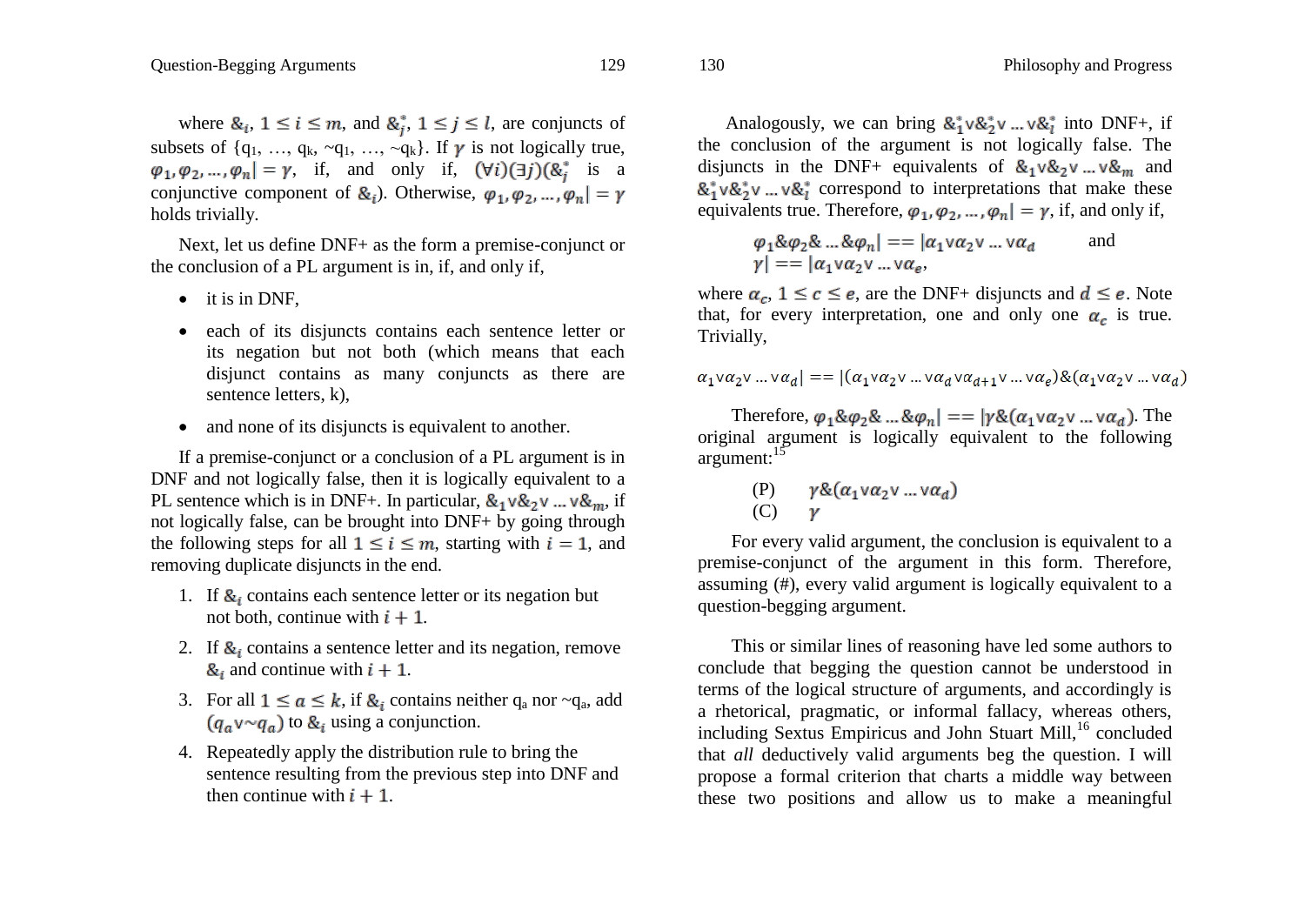distinction between good and bad deductively valid arguments. More specifically, it will separate arguments of the kind exemplified by (II) to (IV) from arguments that are more useful (for the lack of a better word). My criterion is objective or "formal" insofar it does not refer to specific individuals; it does, however, presuppose a certain *kind* of person, the Neverfailing Minimally Competent Knower. I think this small concession in terms of formal purity is tolerable, especially given the fact that the vast majority of people are reasonably close to being of this kind.

Before going into detail, here is the general idea: By constructing an argument, "[w]e are trying to get at the truth, to know something."<sup>17</sup> We are trying to learn something new, achieve knowledge that we did not have prior to engaging with the argument. In other words, the purpose of an argument is to provide us with a justification for believing its conclusion that we possibly have not had yet. Hence, if knowledge of the premises presupposes the conclusion in the sense that one is not justified in believing the premises unless one is justified in believing the conclusion, the argument fails to fulfill its purpose. Accordingly, an argument could be said to "beg the question" if knowledge of the premises entails being justified in believing the conclusion. Before I can spell out this account of question-begging in more detail, I first need to introduce some basic elements of epistemic logic as well as the concept of a Never-failing Minimally Competent Knower.

#### **Basic Elements of Epistemic Logic**

The traditional analysis of knowledge as justified true belief has prevailed in Western philosophy for most of its history,  $18$ until the publication in 1963 of Edmund L. Gettier's seminal three-page article, "Is Justified True Belief Knowledge?"<sup>19</sup> In it, Gettier offers two counterexamples to the traditional analysis that are generally regarded as compelling. For the purpose of this article, however, I will pretend that it is still possible to be a traditionalist with regard to knowledge and hope that what I say will motivate a similar analysis of what a good argument is on the basis of more sophisticated accounts of knowledge, such as the many forms of reliabilism that have been developed since the publication of Gettier's article.

If p is a proposition and S an individual capable of knowledge, like you and I, let " $K_S(p)$ " stand for "S knows that p," " $B_S(p)$ " for "S believes that p," and " $J_S(p)$ " for "S has a good reason to believe that  $p^{320}$ . Using this notation, the traditional analysis of knowledge can be represented as  $K_{S}(p) \equiv p \&B_{S}(p) \&I_{S}(p)$ . Therefore,

- (1)  $K_s(p) \supset p$ , (*factuality of knowledge*)
- (2)  $K_s(p) \supset B_s(p)$ , and
- (3)  $K_{S}(p) \supset I_{S}(p)$ .

Note that, in general, equivalence transformations under an epistemic operator change the truth value of the overall statement. For example,  $B_S(p\&(p \supset q))$   $\neq B_S(p\&q)$ . If S believes that p entails q, initially does not believe that q, and comes to believe that p at time t, it will take S some time to form a belief that q, if S infers q from p at all. Accordingly, at time t,  $B_S(p\&p\neg q)\&\sim B_S(q)$ .

Most people spent their whole life without ever hearing about the Swabian village of Adelmannsfelden, and never come to believe that Franziska von Hohenheim was born there (p). For most S, neither  $B_{\mathcal{S}}(p)$ , nor  $B_{\mathcal{S}}(\sim p)$ . Hence,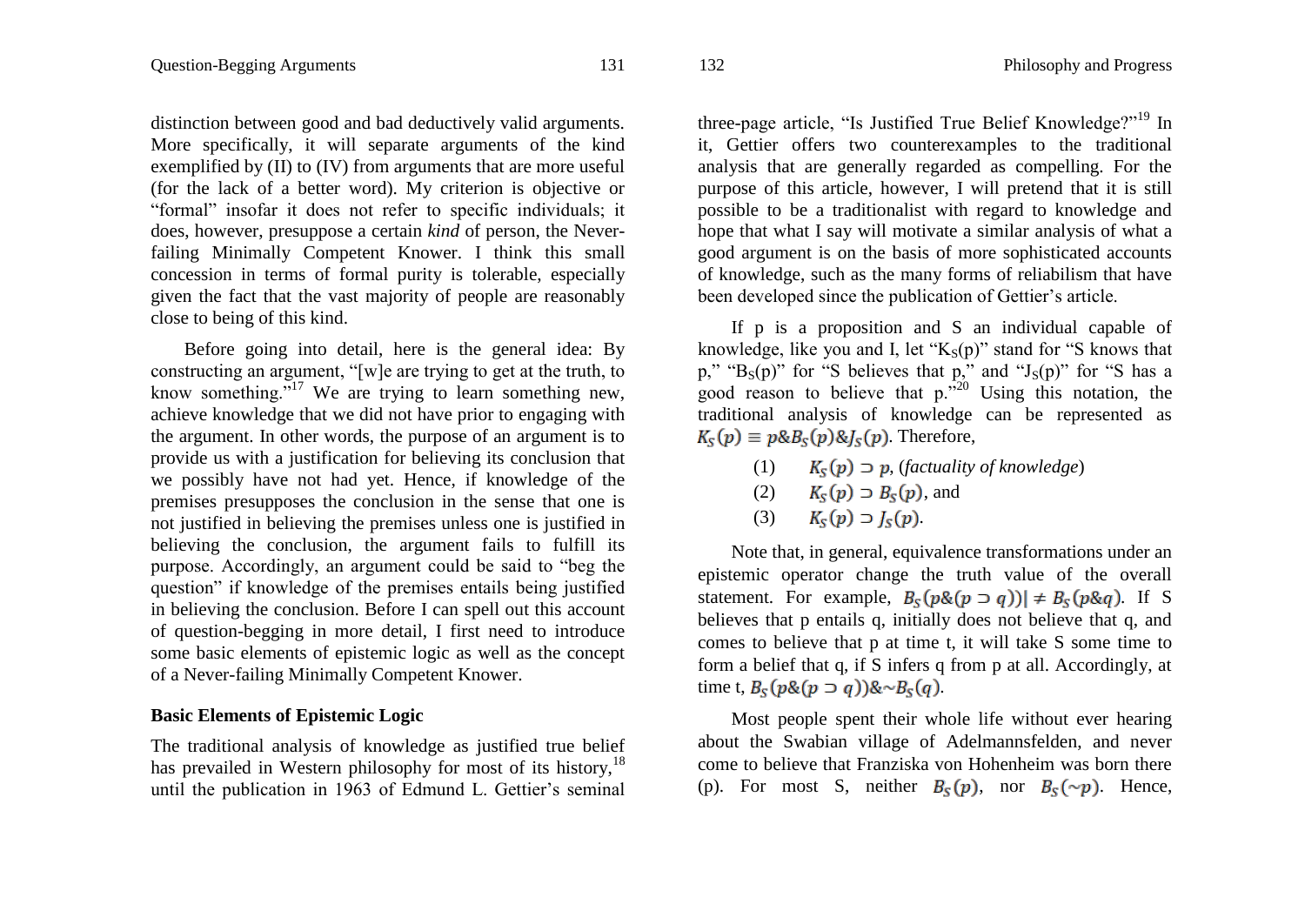$B_S(p) \vee B_S(\sim p)$  is not a logical truth.<sup>21</sup> Given that there are infinitely many propositions and we have limited capacities and lifetimes, we in fact never form beliefs about most propositions. There is also an upper limit on the number of beliefs we can hold about a given proposition. We seem to be constituted such that we cannot simultaneously believe that p, and that non-p. That is, for all S and all p,  $\sim (B_{\rm s}(p) \& B_{\rm s}(\sim p))$ at any given point in time, which is a consequence of the following two widely accepted principles of epistemic logic: $^{22}$ 

> (4)  $B_S(\varphi) \supset \sim B_S(\sim \varphi)$ (5)  $B_{\rm s}(\sim\varphi) \supset \sim B_{\rm s}(\varphi)$

It is further uncontroversial that knowledge distributes over conjunctions, and that a belief is always known by the one who holds it:

> $B_{\rm s}(\varphi \& \vartheta) \supset B_{\rm s}(\varphi) \& B_{\rm s}(\vartheta)$  $(6)$

$$
(7) \qquad B_S(\varphi) \supset K_S(B_S(\varphi))
$$

Having introduced some basic elements of epistemic logic, we can now move on to define a Never-failing Minimally Competent Knower.

### **The Never-failing Minimally Competent Knower**

If it is possible that a proposition is true, and if that proposition entails another proposition, then it must also be possible that that other proposition is true. "It is possible that" is what Fred I. Dretske calls a *fully penetrating operator*. In general, an operator of PL, O, is fully penetrating, if, and only if, it has the following property: if p entails q, then  $O(p)$  entails  $O(q)$ .<sup>23</sup> Not all operators are fully penetrating. Take the operator "It is strange that," for example. "Peter is married to his dog" entails that Peter is married, and yet, while it is strange that Peter is married to his dog, it is not strange that he is married. The set of strange propositions is not closed under entailment. The same is true for knowledge. If S knows that p, and p entails q, it is not necessarily true that S knows that q. S may simply not know that p entails q and hence fail to form a belief that q. Since belief is a necessary condition for knowledge, we see how one may fail to know something that is entailed by something else one does know. One may think this changes if it is further assumed that S knows that p entails q and believes that q. Even then, however, S may fail to know that q. S may not bother to deduce q from p, despite the fact that S knows that p, and that p entails q. S may believe that q on some other ground instead, and that ground may not justify S"s belief that q, disqualifying it from being knowledge. For example, suppose Sadia struggled in class for most of the semester, but then turned things around and excelled in the final exam. She got a 90 on the final exam, and she knows that, as the results have just been released. She also knows that, if she got a 90 on the final exam, she will pass the class with a B. But she does not bother to infer that she will pass the class with a B from the fact that she got a 90 on the final exam. Instead, she believes that she will pass the class with a B on the basis of a coin toss. The reason why Sadia does not know that she will pass the class with a B is that she is not justified in her belief that she will pass the class with a B, as tossing a coin as a beliefforming process is epistemically defective. Accordingly,  $J<sub>s</sub>$  too is not a fully penetrating operator, and analogous counterexamples show that no epistemic operator is.<sup>24</sup>

Even though the actual reason on the basis of which Sadia believes that she will pass the class with a B is a bad reason, a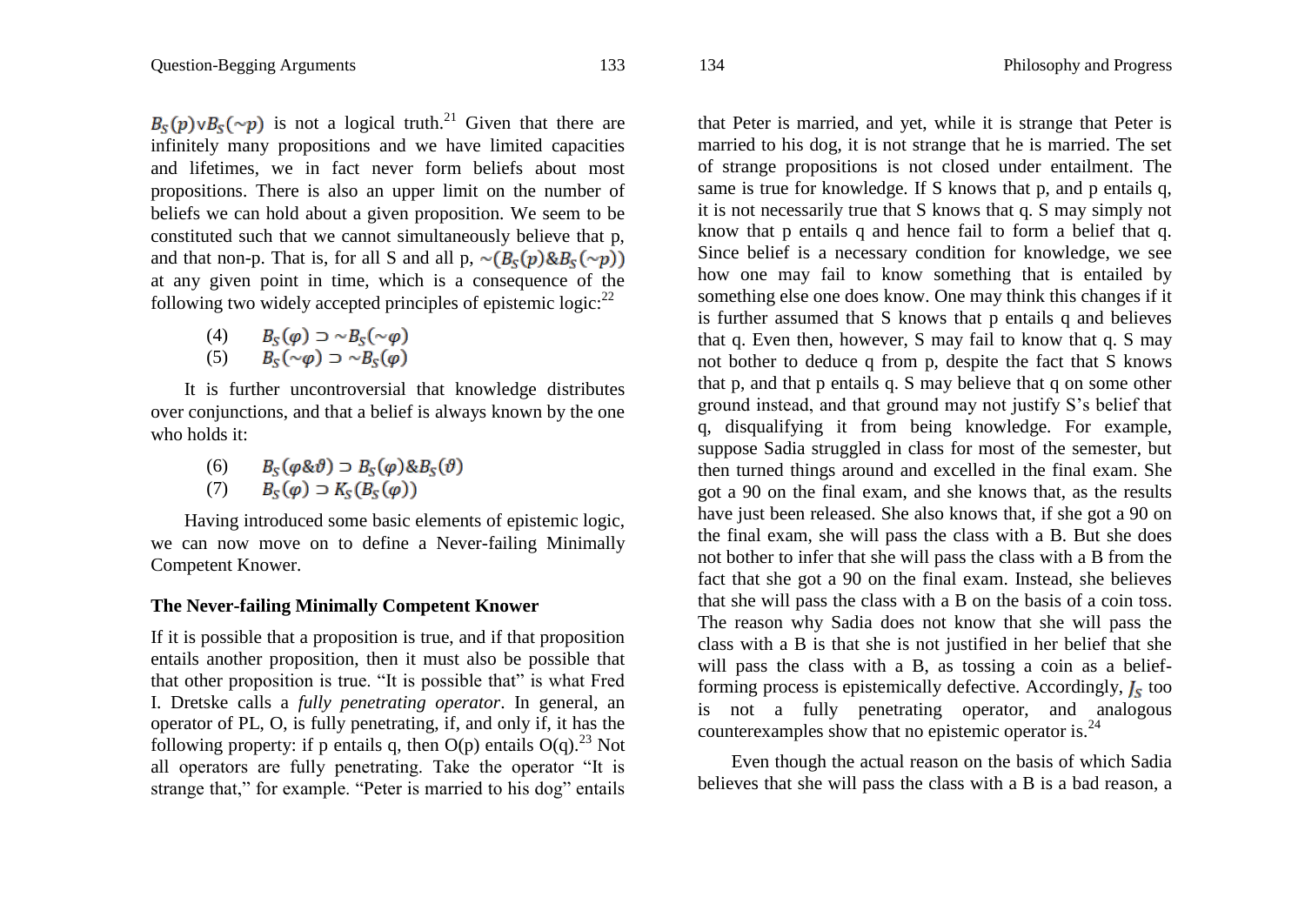good reason is readily available to her, assuming she has a minimal understanding of logic – and the same is true more generally. If S believes and is justified in believing that p, and that p entails q, the premises of a valid argument, and if S further competently infers q from his or her justified beliefs that p, and that p entails q, then S has a good reason to believe that  $q^{25}$  Why would we be interested in valid arguments otherwise?

In general, I suggest that, for any set of propositions,  $\{\varphi_1,\varphi_2,\ldots,\varphi_n\}$ , if its elements jointly entail  $\gamma$ , S believes and has a good reason to believe that  $\varphi_1, \varphi_2, \ldots$ , and  $\varphi_n$ , and S competently infers  $\gamma$  from  $\varphi_1, \varphi_2, \ldots$ , and  $\varphi_n$ , then S has a good reason to believe that  $\gamma$ :

- (8)  $(\varphi_1, \varphi_2, ..., \varphi_n | = \gamma)$ ,  $B_S(\varphi_1), ..., B_S(\varphi_n)$ ,  $J_S(\varphi_1), ..., J_S(\varphi_n)$ , (S competently infers  $\gamma$  from  $\varphi_1, \varphi_2, ..., \varphi_n$ )  $| = I_s(\gamma)$
- Since  $K_s(p) \equiv p \& B_s(p) \& I_s(p)$ , it follows that (9)  $(\varphi_1, \varphi_2, ..., \varphi_n) = \gamma$ ),  $K_S(\varphi_1), ..., K_S(\varphi_n)$ (S competently infers  $\gamma$  from  $\varphi_1, \varphi_2, ..., \varphi_n$ ),  $|B_{\rm s}(\gamma)|=K_{\rm s}(\gamma).$

This accords with the common idea that we can increase our knowledge through inference from propositions we already know – *deduction transmits knowledge*.

Sadia"s failure to know that she will pass the class with a B is the result of her failure to perform an inference in her mind of which she knows that it holds. Let us define a Neverfailing Minimally Competent Knower (NMCK) as a person who never fails in this way. If a NMCK knows that  $p \supset q$  and believes with good reason that the antecedent is true, he or she – merely *in virtue of* understanding what it means for one statement to entails another – has a good reason to believe the consequent to be true.<sup>26</sup> NMCKs are masters of the most fundamental principles of reasoning and understand the most basic logical structure of what they know. Whenever they know a sentence to be true, they realize the most obvious consequences of its PL main connective for what they could possibly be justified in believing in. More specifically, S is a NMCK, if, and only if, the following conditions hold:

- $(I0)$   $K_{s}(\varphi \supset \vartheta) \supset [I_{s}(\varphi) \supset I_{s}(\vartheta)]$
- (11)  $K_{\rm s}(\sim\varphi) \supset \sim I_{\rm s}(\varphi)$
- (12)  $K_{\rm s}(\varphi) \supset \sim I_{\rm s}(\sim \varphi)$
- (13)  $K_S(\varphi \& \vartheta) \supset I_S(\varphi) \& I_S(\vartheta)$
- $K_s(\omega \vee \vartheta) \supset \sim [I_s(\sim \vartheta) \& I_s(\sim \vartheta)] \& [I_s(\sim \vartheta) \supset I_s(\vartheta)] \& [I_s(\sim \vartheta) \supset I_s(\omega)]$
- (15)  $K_S(\varphi \equiv \vartheta) \supset [(I_S(\varphi) \supset I_S(\vartheta)) \& (I_S(\vartheta) \supset I_S(\varphi))]$
- (16)  $K_s(\varphi) \supset I_s(\varphi \vee \vartheta) \& I_s(\vartheta \vee \varphi)$

(10) states that, for all S that are NMCKs, the set of justified propositions is closed under known entailment.<sup>27</sup> (6) and (13) jointly imply  $K_S(\varphi \& \vartheta) \supset [K_S(\varphi) \& K_S(\vartheta)]$ . It is plausible to assume that the reverse,  $[K_S(\varphi) \& K_S(\vartheta)] \supset K_S(\varphi \& \vartheta)$ , holds as well (NMCKs always "put one and one together"). Since bivalence seems to be hardwired into our brains, one may want to include  $I_s(\varphi \vee \sim \varphi)$  in the list as well.

# **The Epistemic Value of Arguments**

Earlier, I argued that an argument fails to fulfill its epistemological purpose if knowledge of the premises presupposes the conclusion in the sense that one is not justified in believing the premises unless one is justified in believing the conclusion. For an NMCK, this suggests the following definitions of epistemically bad and good arguments: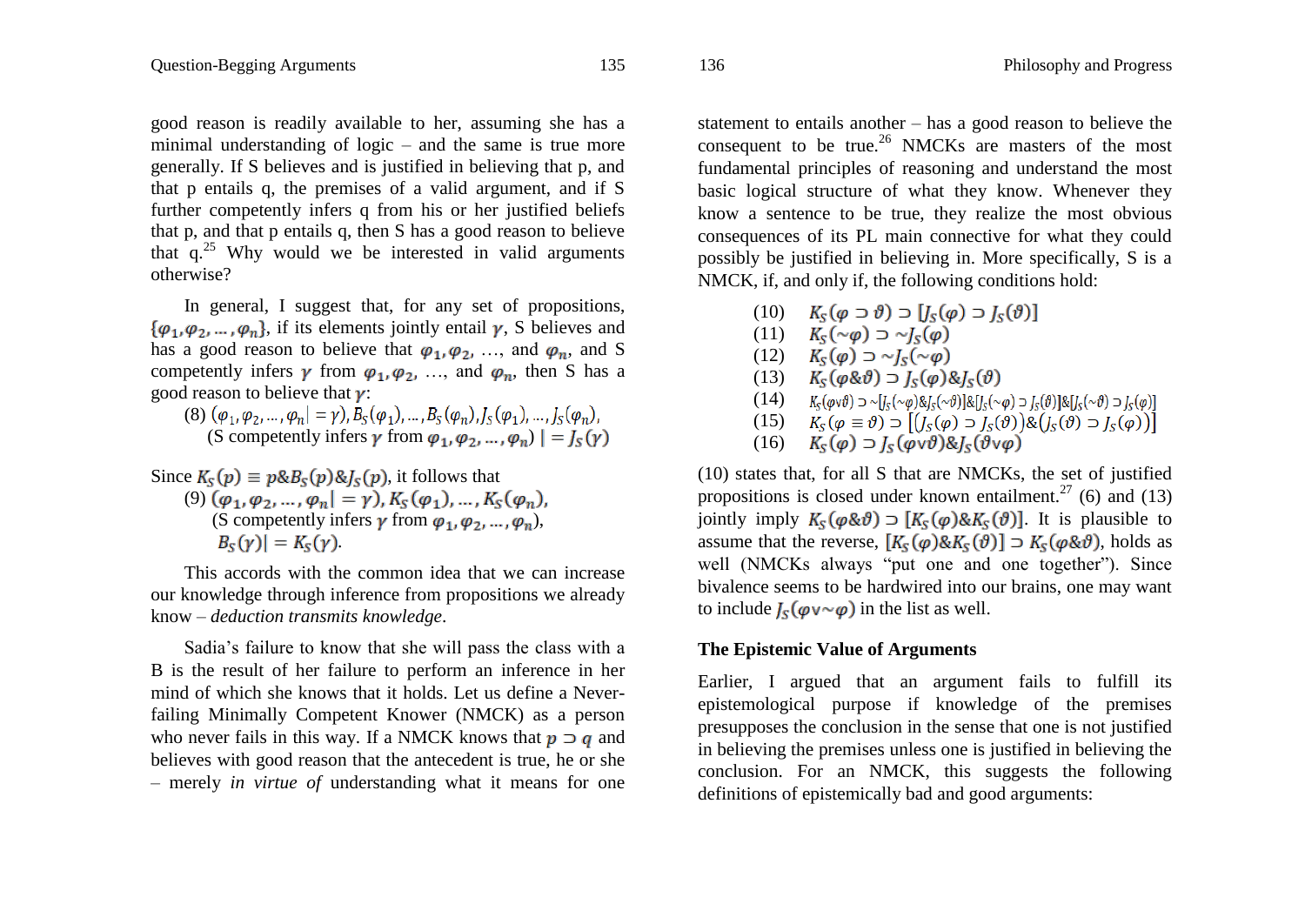A deductively valid argument is an epistemically bad argument ("begs the question") if it is sufficient for an NMCK to know the premises and believe that the conclusion is true in order to know the conclusion. In such a case,  $K_S(\varphi_1), \ldots, K_S(\varphi_n) = I_S(\gamma)$  and nothing is gained with regard to extending one"s knowledge from going through and understanding the argument.

In contrast, a deductively valid argument is epistemically good if  $K_S(\varphi_1), \ldots, K_S(\varphi_n), B_S(\gamma) \neq K_S(\gamma)$ . An epistemically good argument is a *guide* for NMCKs, which may be more or less difficult to follow, on how to utilize their existing knowledge to justify beliefs they are not already justified in holding.

Given these definitions, (II) and (III) trivially are epistemically bad arguments, and so is (IV), due to (13). Furthermore, every instance of the modus ponens begs the question. In contrast, the following are examples of epistemically good arguments, each of them with the reason why they fail to be question-begging:

(V) (P) 
$$
\sim p
$$
  
\n(C)  $p$   
\n $\rightarrow K_s(\sim p) | = \sim J_s(\sim p) | \neq J_s(p)$   
\n(VI) (P<sub>1</sub>)  $\sim p$   
\n(P<sub>2</sub>)  $p \supseteq q$   
\n(C)  $\sim p$   
\n $\rightarrow K_s(\sim q), K_s(p \supseteq q) | = \sim J_s(q), J_s(p) \supseteq J_s(q)$   
\n(VII) (P<sub>1</sub>)  $q$   
\n(P<sub>2</sub>)  $p \supseteq (q \supseteq r)$   
\n(P<sub>3</sub>)  $p$   
\n(C)  $r$   
\n $\rightarrow K_s(q), K_s(p \supseteq (q \supseteq r)), K_s(p)$   
\n $| = J_s(q), J_s(p) \supseteq J_s(q \supseteq r), J_s(p)$   
\n $| = J_s(q), J_s(p \supseteq r) | \neq J_s(r)$ 

The difference between (V), (VI), and (VII) on the one hand and (II), (III), and (IV) on the other hand is that the former guide us through a valid inference that is not hardwired into our brains, while the latter merely state the cognitively nearly inescapable.

I believe this account has a fair level of intuitive plausibility when applied to (II) to (VII), but it is not free of problems. For example, consider the following argument, which consists of a number of modi ponentes strung together:

| (VIII) | $(P_1)$<br>$(P_2)$<br>$(P_3)$ | $p_{1}$<br>$p_1 \supset p_2$<br>$p_2 \supset p_3$ |
|--------|-------------------------------|---------------------------------------------------|
|        | .                             |                                                   |
|        | $(P_n)$                       | $p_{n-1} \supset p_n$                             |
|        | (C)                           | $p_n$                                             |

Using (3) and (10), we find that knowledge of the premises of this argument entails  $J_S(p_1)$ ,  $J_S(p_1) \supset J_S(p_2)$ , ..., and  $I_{S}(p_{n-1}) \supset I_{S}(p_{n})$  and hence  $I_{S}(p_{n})$ . Therefore, it is sufficient for an NMCK to know the premises of (VIII) and believe that  $p_n$  in order to know the conclusion. I have argued that in such a case nothing is gained with regard to extending one"s knowledge from going through and understanding the argument. This seems reasonable for  $n = 1$  insofar, in this case, (VIII) merely states the meaning of the entailment symbol and, accordingly, is of little use to an NMCK who, by definition, unfailingly performs simple inferences. For  $n > 1$ , however, (VIII) seemingly can well be a useful guide through a valid inference. Image you have known  $P_2$ ,  $P_3$ , ..., and  $P_n$  for a long time and then come to know  $P_1$ . If you have a minimal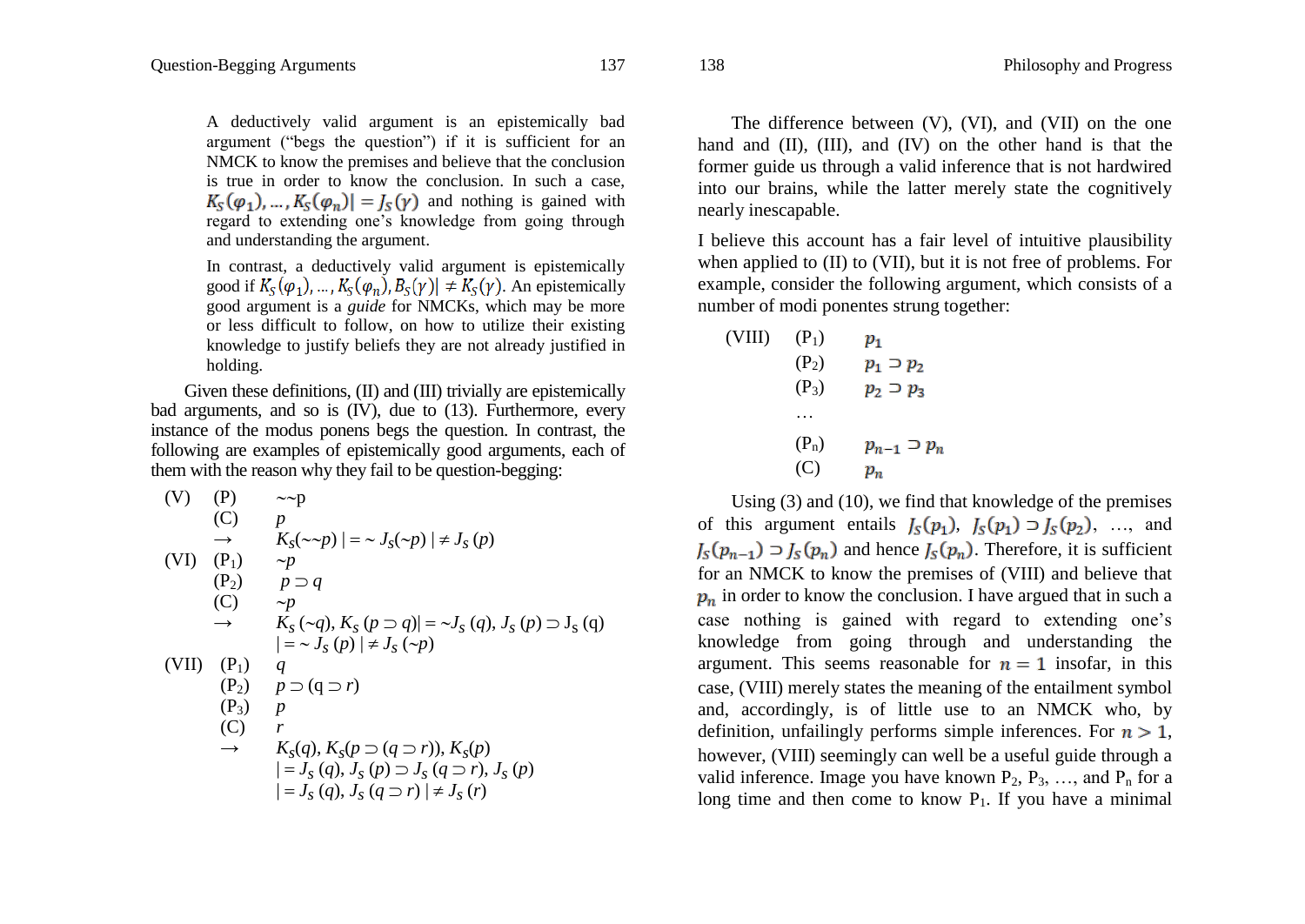understanding of  $P_2$ , this new piece of knowledge will provide you with a good reason to believe that  $p_2$ . A belief that  $p_3$ , however, does not seem to be justified unless and until you actually form a belief that  $p_2$ . In order to accommodate this thought, we could deny that the set of justified propositions is closed under known entailment and replace (10) by

 $(K_c(\varphi \supset \vartheta) \supset [K_c(\varphi) \supset I_c(\vartheta)].$ 

The modified account resulting from this move renders (VIII) fallacious for  $n = 1$ , while arguments of this form with  $n > 1$  are recognized as potentially helpful guides for NMCKs. This shows that an epistemological approach to the fallacy of begging the question can handle a string of modi ponentes. Before it can emerge as a serious theory, however, my proposal has to be subjected to further scrutiny, as there may well be other argument forms that reveal additional problems.

# **Conclusion**

The conclusion of every deductively valid argument is somehow contained in its premises. I showed exactly *how*. That has led some philosophers to believe that begging the question is not a formal fallacy, as otherwise every valid argument would be fallacious. I argued that this conclusion has been drawn too quickly and proposed a formal criterion that distinguishes between good and bad valid arguments. The criterion is motivated by the fundamental function of arguments – *the extension of knowledge*. I introduced some basic elements of epistemic logic and sketched an epistemological account of begging the question. For simplicity's sake. I built that account on the traditional analysis of knowledge as justified true belief. I showed that it handles exemplary cases of question-begging arguments well and is flexible when confronted with objections. Further work, however, is needed, and I hope that I said enough to make my approach seem worthy of the effort of doing that work.<sup>28</sup>

# **References**

- 1. Sometimes the notion of an argument is defined such that an argument can have more than one conclusion. It is always possible to divide up an argument with more than one conclusion into several arguments that each have just one conclusion, by separately combining each conclusion with all premises.
- 2. A declarative sentence is a complete and grammatically wellformed sentence that makes a claim.
- 3. Such a translation requires that the premises and the conclusion can, in a sufficiently detailed manner, be divided up into their respective sub-statements, which are replaced by sentence letters, and the logical connectives between them – while preserving the argument"s deductive potential. For a discussion of why that requirement sometimes cannot be met, see Grandy & Osherson 2010, Chapter 8.
- 4. An interpretation assigns a truth-value to each sentence letter.
- 5. Stevenson & Waite 2011, p. 1073.
- 6. This is in response to Richard Robinson, who argues that begging the question is not a fallacy at all: "Don"t tell me that my premise is true and my conclusion follows, but all the same my argument is bad because it "begs the question". That"s absurd" (Robinson 1971, p. 116).
- 7. Hoffman 1971, p. 51.
- 8. Hoffman 1971, p. 51.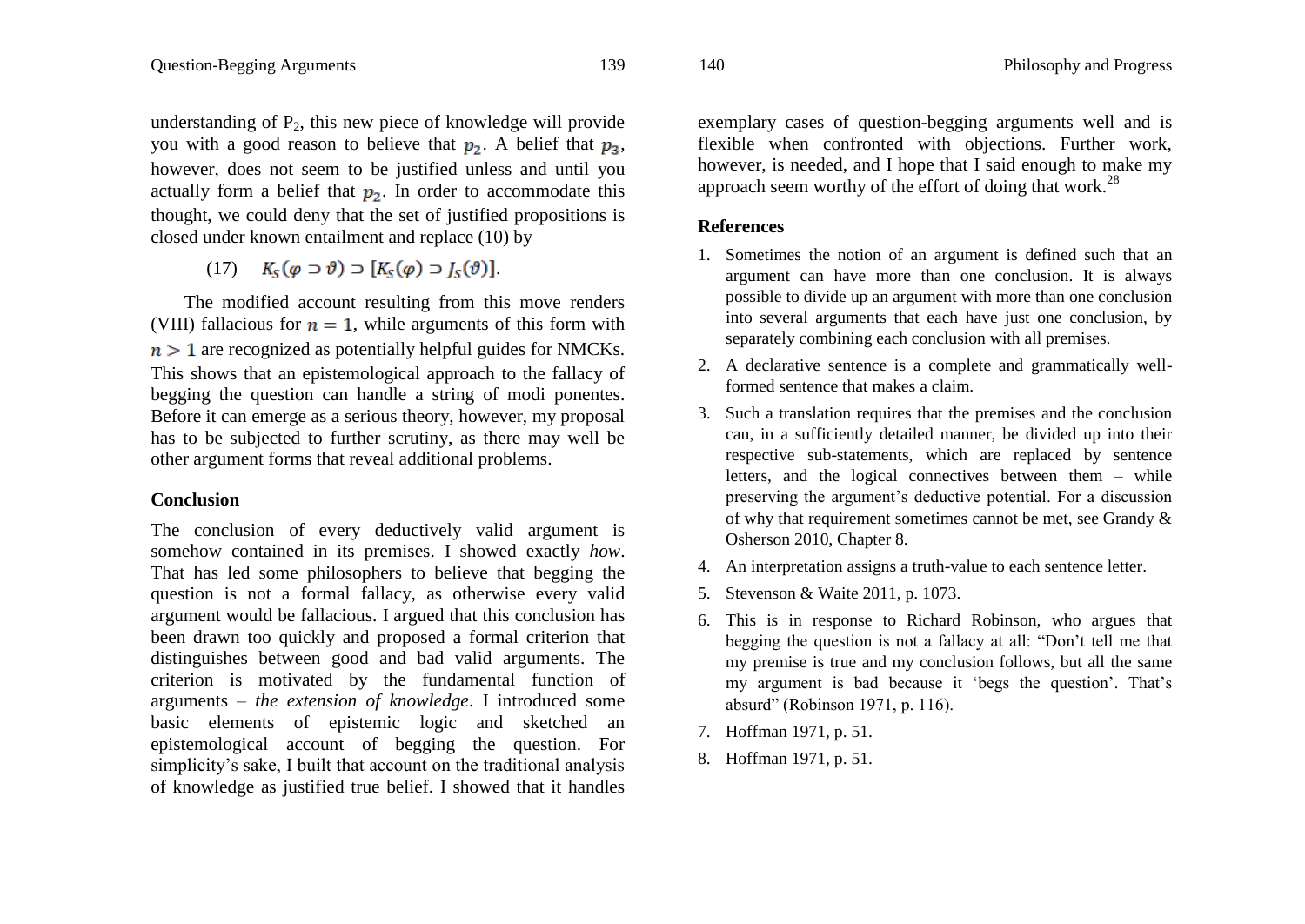- 9. Another problem with Hoffman"s proposal is that he does not offer an account of propositional identity. As David H. Sanford notes, "neither orthographic identity nor mutual strict implication does the trick" (Sanford 1972, p. 197). While the former is obviously not necessary, the latter does not seem to be sufficient insofar it condemns too many single-premise arguments.
- 10. A premise-conjunct is a conjunctive component of the conjunct of all premises. For example, consider an argument with two premises, one of which,  $p \& q$ , has the conjunction as its main connective. The other premise is r. The premise-conjuncts of this argument then are p, q, r, p & q, p & r, q & r, and p & q & r.
- 11. John Woods and Douglas Walton consider this proposal in Woods & Walton 1975.
- 12. Cf. Grandy & Osherson 2010, p. 103, Corollary (61).
- 13. Grandy & Osherson 2010, p. 102, Definition (58).
- 14. Cf. Grandy & Osherson 2010, p. 101, Definition (57).
- 15. This result can also be understood set-theoretically. Consider the interpretation set I, whose  $2^k$  elements are the k-tupels corresponding to the rows on the left-hand side of a truth table. In this picture, a sentence of PL corresponds to one and only one subset of I. Let  $p \subseteq I$  and  $q \subseteq I$ .  $p \models q$ , if, and only if,  $p \subseteq q$ . Further,  $p \subseteq q$ , if, and only if,  $p = q \cap p$ , and  $q \cap p$ , if, and only if, q & p. Therefore,  $p \models q$ , if, and only if,  $(q \& p) \models q$ .
- 16. Cf. Sextus Empiricus 1933, pp. 195-197, and Mill 1843, p. 120.
- 17. Robinson 1971, p. 115.
- 18. The claim that the prevailing conception of knowledge before Gettier was that of knowledge as justified true belief is disputed, cf. Dutant 2015, and Le Morvan 2017.
- 19. Gettier 1963.
- 20. That is, S would be justified in believing that p if S believed that p.
- 21. The same is true for  $J_s$  and  $K_s$ , for analogous reasons.
- 22. (4) and (5) do not entail that one cannot hold contradicting beliefs,  $| \neq [B_{\varsigma}(\varphi) \supset \sim B_{\varsigma}(\vartheta)]$ , if  $\varphi \equiv \sim \vartheta$ . For example, a person may come to believe both that  $p\&q$ , and that  $\sim p\vee\neg q$ , without realizing the contradiction. That may be because the person is unfamiliar with formal logic, or because the two beliefs were formed in entirely different and unrelated contexts and the person has never considered both beliefs side by side.
- 23. Cf. Dretske 1970, p. 1007.
- 24. Cf. Dretske 1970, p. 1009.
- 25. This claim has been disputed. For an introduction to the relevant literature, see Collins 2020, and Luper 2020.
- 26. NMCKs always ("automatically") perform obvious inferences. If the antecedent of a known entailment is believed for a good reason, the "automatic" act of inference will provide a NMCK with a good reason to believe that the consequent is true. Note that this is not to say that he or she will necessarily believe that the consequent is true.
- 27. NMCKs have mastered one of the most basic lessons of logic, the modus ponens.
- 28. To be clear, I did *not* show that there is no rhetorical, pragmatic, or informal fallacy that can reasonably be identified with what is called the fallacy of begging the question. It might very well be true that what is wrong with arguments that are commonly said to beg the question has components in two dimensions really, one rhetorical, pragmatic, or informal, the other epistemological.